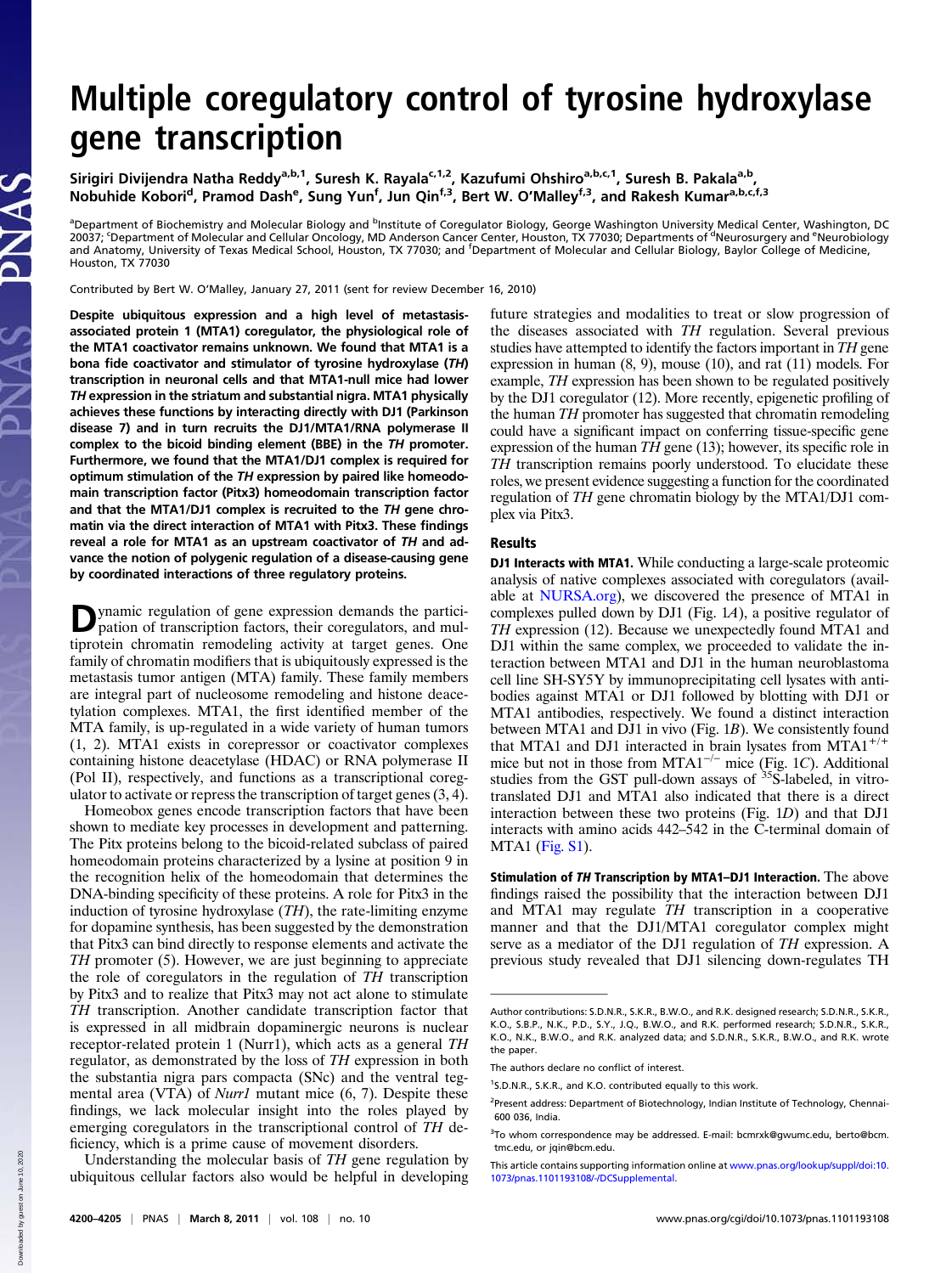

Fig. 1. MTA1–DJ1 interaction stimulates TH transcription. (A) Proteomic analysis of steady-state nuclear hormone receptor coactivator complexes from nuclear extracts of HeLa cells pulled with DJ1 polyclonal antibody showing MTA1 in the same complex. (B) In vivo interaction of MTA1 and DJ1. Cell extracts from SH-SY5Y cells were subjected to Immunoprecipitation (IP) analysis with MTA1 or DJ1 antibody, followed by Western blotting with the other antibody. (C) Total brain tissue extracts from MTA1<sup>+/+</sup> or MTA1<sup>-/−</sup> mice were tested in reciprocal immunoprecipitation/Western blotting analysis using DJ1 or MTA1 antibodies, respectively. (D) In vitro interaction of DJ1 and MTA1. The GST-DJ1 fusion protein and GST were used in a GST pulldown assay with in vitro-translated <sup>35</sup>S-labeled full-length MTA1. (E) SH-SY5Y cells were cotransfected with MTA1 and/or DJ1 or CMV control along with full-length TH promoter-Luc, and Luc activity was measured. (Inset) Western blotting analysis for transfected myc-MTA1/Flag-DJ1 from same samples. (F) Model showing summary of results presented in this figure.

protein and thus, by implication, suggests that DJ1 might be a coregulator of  $TH$  (12). For direct support of this notion, we determined that DJ1 expression stimulates TH promoter activity (Fig. 1E and [Fig. S2](http://www.pnas.org/lookup/suppl/doi:10.1073/pnas.1101193108/-/DCSupplemental/pnas.201101193SI.pdf?targetid=nameddest=SF2)), whereas DJ1 siRNA down-regulates TH mRNA and *TH* promoter activity in SH-SY5Y cells [\(Fig. S3\)](http://www.pnas.org/lookup/suppl/doi:10.1073/pnas.1101193108/-/DCSupplemental/pnas.201101193SI.pdf?targetid=nameddest=SF3). However, we unexpectedly found that, in addition to DJ1, MTA1 also stimulates TH transcription and that coexpression of MTA1 and DJ1 results in better  $TH$  transcription (Fig. 1E), presumably because of the noted direct interaction of the two coregulators (Fig. 1F).

Revelation of MTA1's Coactivator Activity on TH Transcription. Because in the preceding set of studies the expression of MTA1 alone was accompanied by an increased TH promoter activity, we explored the possibility that MTA1 may act as a coactivator of TH. In support of this hypothesis, we found a substantial increase in TH protein levels with increasing concentrations of the myelocytomatosis viral oncogene homolog (myc)-MTA1 expression vector in SH-SY5Y cells (Fig. 2A). To determine whether the observed upregulation of TH by MTA1 was transcriptional in nature, we next determined the effect of myc-MTA1 on TH promoter-luciferase (Luc) activity. We found a dose-dependent increase in TH transcription with increasing MTA1 concentrations in SH-SY5Y cells (Fig. 2B), suggesting that MTA1 behaves as a coactivator of the TH gene in neuroblastoma cells.

Results of serial deletions of a TH promoter-Luc reporter (10) revealed that MTA1 stimulation of the TH promoter activity requires a full-length promoter, and its deletion abolishes the ability of MTA1 to stimulate TH transcription [\(Fig. S4\)](http://www.pnas.org/lookup/suppl/doi:10.1073/pnas.1101193108/-/DCSupplemental/pnas.201101193SI.pdf?targetid=nameddest=SF4). To rule out the expected transient expression-linked variability in subsequent TH chromatin-remodeling studies using MTA1, we generated pooled clones of SH-SY5Y cells stably expressing either pcDNA or T7-MTA1. As expected, MTA1 expression was accompanied by increased TH protein and TH mRNA levels (Fig. 2C). Consistent with these results, we found that selective knockdown of endogenous MTA1 by RNA interference also reduced the levels of TH promoter-Luc activity, TH mRNA, and TH protein (Fig. 2D). These findings suggest that MTA1 is a coactivator of TH transcription.

MTA1 Recruitment onto TH Gene Chromatin. To delineate the mechanism of MTA1's regulation of TH expression, we used ChIP assays to determine whether MTA1 and DJ1 are present at the TH promoter. PCR analysis of DNA coimmunoprecipitated by MTA1 or DJ1 antibodies revealed that both MTA1 and DJ1 are recruited to TH gene chromatin (Fig. 2E). To determine the significance of the interaction between MTA1 and DJ1, we performed sequential double-ChIP assays using MTA1 and DJ1 antibodies. We found distinct corecruitment of MTA1 and DJ1, presumably as a MTA1/DJ1 complex, to the same region of the  $TH$  gene chromatin (Fig.  $2F$ ). To examine the mutual requirements of MTA1 and DJ1 for efficient interaction of these coactivators with TH gene chromatin, we examined the effect of selective siRNA-mediated depletion of MTA1 or DJ1 on DJ1 or MTA1 recruitment to TH gene chromatin in SH-SY5Y cells. We noticed a dramatic reduction in the recruitment of MTA1 or DJ1 in cells with knockdown expression of the DJ1, suggesting that both MTA1 and DJ1 are required to regulate TH gene expression (Fig. 2G). Consistent with these findings, there was significantly less recruitment of DJ1 to TH gene chromatin in brain lysates from MTA1<sup> $-/-$ </sup> mice than in lysates from MTA1<sup> $+/-$ </sup> mice (Fig. 2H). These findings suggest that both MTA1 and DJ1 are required for the optimal mutual recruitment of these coactivators to the TH gene chromatin and, by implication, for the expression and function of TH.

Because MTA1 enhances TH transcription, we next performed sequential double-ChIP studies and found significantly elevated recruitment of the MTA/Pol II (an indicator of active transcription) coactivator complex onto the TH promoter in MTA1 expressing SH-SY5Y clones compared with levels recruited in control cells [\(Fig. S5](http://www.pnas.org/lookup/suppl/doi:10.1073/pnas.1101193108/-/DCSupplemental/pnas.201101193SI.pdf?targetid=nameddest=SF5)). There also was increased recruitment of MTA1/acetylated histone 3 (H3) to the TH gene chromatin (Fig. 2I), suggesting the existence of relaxed chromatin surrounding the MTA1-targeted TH chromatin. Also consistent with these results, there was a decrease in the MTA1/HDAC2 corepressor complex from the corresponding region of the TH promoter occupied by the MTA1/Pol II complex (Fig. 2I, and [Fig. S5\)](http://www.pnas.org/lookup/suppl/doi:10.1073/pnas.1101193108/-/DCSupplemental/pnas.201101193SI.pdf?targetid=nameddest=SF5). Overall, these results provide evidence for epigenetic changes following MTA1 recruitment onto TH gene chromatin.

MTA1 Regulation of TH Transcription Involves MTA1–Pitx3 Interaction. Because MTA1 and DJ1 cannot bind directly to DNA, and MTA1 is recruited to the TH promoter, we next analyzed the MTA1 recruitment region of the TH promoter for possible transcriptional factors with a proven role in the transcriptional stimulation of TH. This experiment led to the observation that the MTA1-interacting region of the TH promoter contains four potential bicoid-type binding elements (BBEs) for Pitx3, a homeodomain-containing transcription factor [\(Fig. S6](http://www.pnas.org/lookup/suppl/doi:10.1073/pnas.1101193108/-/DCSupplemental/pnas.201101193SI.pdf?targetid=nameddest=SF6)). In the light of these findings, we explored the possibility that Pitx3 may be the missing effector for the stimulation of TH transcription by MTA1 and, perhaps, by DJ1, a protein that we found to interact with MTA1.

In light of the above observations, we further explored possible interactions between MTA1, DJ1, and Pitx3 in SH-SY5Y cells. To this end, we first examined whether MTA1 or DJ1 interacts with Pitx3 in SH-SY5Y cells. Results from coimmunoprecipitation assays using MTA1 or DJ1 antibodies or IgG indicate that Pitx3 could be coimmunoprecipitated effectively with MTA1 but not with DJ1 (Fig. 3A). Furthermore, in pull-down assays,

Down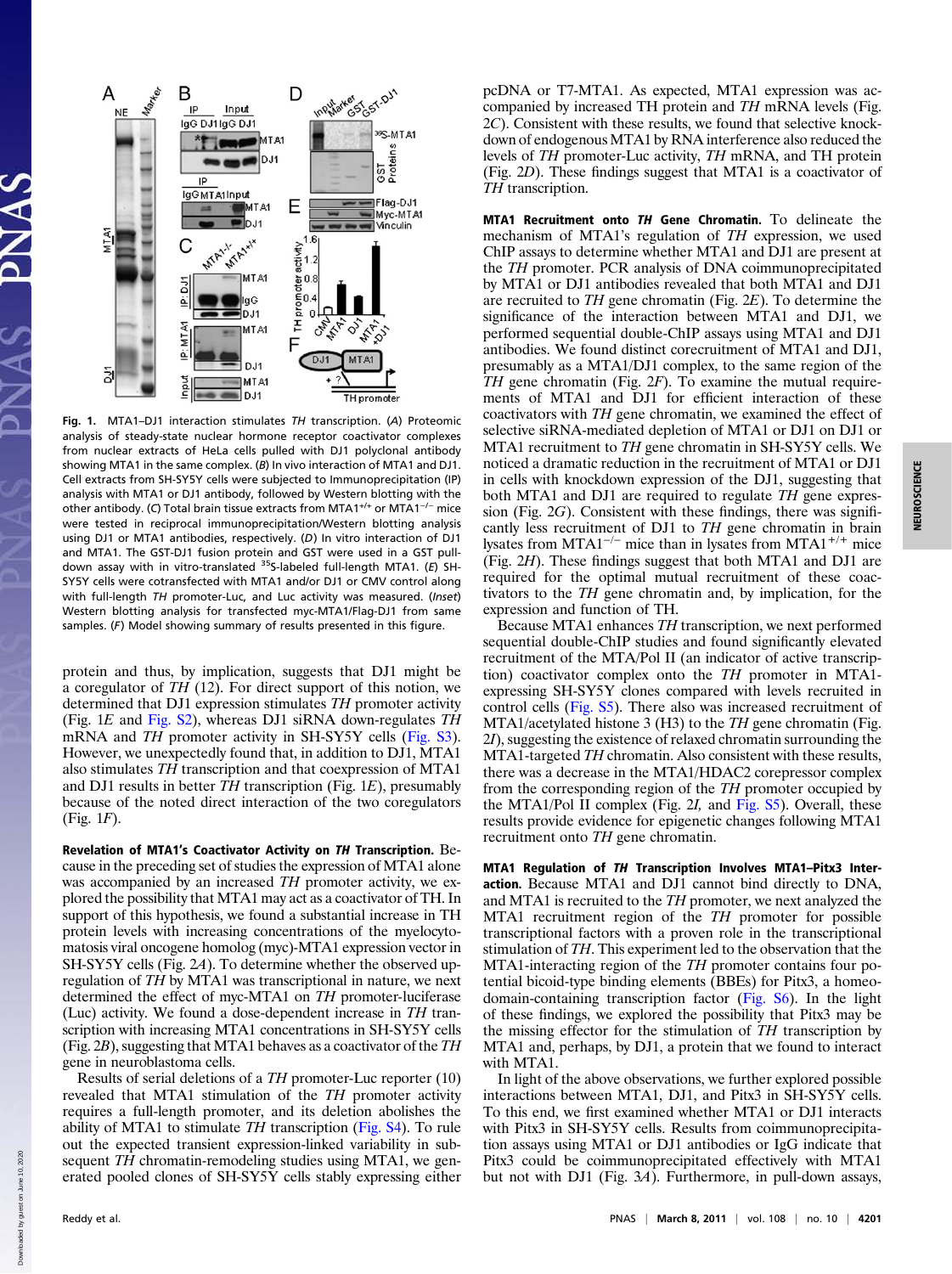

Fig. 2. MTA1 regulation of TH expression. (A) Human neuroblastoma SH-SY5Y cells were transfected with increasing concentrations of myc-MTA1. Cell lysates were harvested and subjected to Western blotting with anti-TH, anti-myc, and anti-actin antibodies. (B) SH-SY5Y cells were transfected with increasing concentrations of myc-MTA1 along with full-length TH promoter-Luc. Cells were lysed after 48 h, and Luc activity was measured. (Insets) Expression of transfected myc-MTA1 and actin. (C) Pooled SH-SY5Y clones stably expressing pcDNA and T7-MTA1 were analyzed for the expression of T7-MTA1, TH, and actin by the Western blotting and for TH mRNA by qPCR. (D) Status of TH and MTA1 proteins, TH mRNA expression, and TH promoter activity in SH-SY5Y cells transfected with control (Con) or MTA1-siRNA. (E) Recruitment of MTA1 or DJ1 to the TH promoter region from −8,610 to −8,810 bases by ChIP assays using MTA1 or DJ1 antibodies. (F) Sequential double-ChIP analysis using indicated antibodies onto the TH promoter in SH-SY5Y cells. (G) Effect of DJ1-specific siRNA on the recruitment of MTA1 or DJ1 onto the TH promoter by ChIP. (H) ChIP analysis performed with samples from formalin-fixed total brain of MTA1<sup>+/+</sup> and MTA1−/<sup>−</sup> mice using DJ1 antibodies or IgG. (I) Sequential double-ChIP analysis using MTA1 and followed by acetylated H3 (AcH3) antibodies or HDAC2 antibodies in SH-SY5Y clones stably expressing pcDNA and T7-MTA1. Values are the average of three independent measurements, and the SD from the mean is shown.

recombinant GST-MTA1 protein coprecipitated <sup>35</sup>S-labeled Pitx3 efficiently, whereas control GST did not ([Fig. S7](http://www.pnas.org/lookup/suppl/doi:10.1073/pnas.1101193108/-/DCSupplemental/pnas.201101193SI.pdf?targetid=nameddest=SF7)A). To our surprise, we repeatedly found no detectable binding of recombinant GST-DJ1 with <sup>35</sup>S-labeled Pitx3 ([Fig. S7](http://www.pnas.org/lookup/suppl/doi:10.1073/pnas.1101193108/-/DCSupplemental/pnas.201101193SI.pdf?targetid=nameddest=SF7)B). Pitx3 bound more efficiently to the N-terminal regions of MTA1, whereas MTA1 bound to the homeodomain of Pitx3 ([Fig. S7](http://www.pnas.org/lookup/suppl/doi:10.1073/pnas.1101193108/-/DCSupplemental/pnas.201101193SI.pdf?targetid=nameddest=SF7) C and D). Overall, these findings suggest that the MTA1/DJ1 complex may be recruited to the TH gene chromatin via the direct contact of MTA1 with Pitx3.

To understand the significance of the noted MTA1–Pitx3 interaction in the MTA1 or DJ1 regulation of TH transcription, we next determined the effect of selective siRNA-mediated knockdown of Pitx3 expression in SH-SY5Y cells on the ability of MTA1 and DJ1 to stimulate TH promoter activity and TH mRNA. Results show that, indeed, Pitx3 knockdown reduces the ability of MTA1 or DJ1 to stimulate TH promoter activity as well as  $TH$  mRNA expression (Fig. 3 B and C), suggesting that Pitx3 may be required for MTA1 stimulation of TH expression.

To understand further the significance of this finding, we examined whether Pitx3 is recruited to one or all potential BBE sites on the TH promoter using ChIP. By ChIP ([Fig. S8](http://www.pnas.org/lookup/suppl/doi:10.1073/pnas.1101193108/-/DCSupplemental/pnas.201101193SI.pdf?targetid=nameddest=SF8)) and by quantitative PCR (qPCR) (Fig. 3D), we found that Pitx3 is recruited selectively to BBE region II. Next we showed that Pitx3 knockdown in SH-SY5Y cells was accompanied by the reduced recruitment of MTA1 or DJ1 to the  $TH$  promoter (Fig. 3  $E$  and F). To demonstrate that MTA1 and Pitx3 are corecruited onto the BBE II of the TH promoter, we performed a sequential double-ChIP assay in which the first ChIP used MTA1 antibody and the second ChIP used Pitx3 antibody, or vice versa. Results showed that both MTA1/Pitx3 and DJ1/Pitx3 are corecruited on the  $TH$  promoter (Fig. 3  $G$  and  $H$ ). These findings suggest that both MTA1 and DJ1 bind to the TH promoter through Pitx3, and this result probably explains the ineffectiveness of MTA1 or DJ1 in stimulating TH transcription under conditions of Pitx3 knockdown (Fig. 3  $E$  and  $F$ ).

Because Pitx3 regulates TH promoter activity through a direct interaction with the TH promoter, and chromatin modifiers play a significant role in conferring tissue-specific expression of the human  $TH$  gene (9), we believe that MTA1 and DJ1 are unrecognized coregulators supporting the stimulatory effect of Pitx3 on the TH promoter. To validate this hypothesis, we examined the effect of selective knockdown of MTA1 or DJ1 in the recruitment of Pitx3 onto TH chromatin in SH-SY5Y cells. Results showed that stable recruitment of Pitx3 onto the TH promoter decreased upon silencing of either MTA1 or DJ1, suggesting an essential coregulatory role of both MTA1 and DJ1 in TH transcription (Fig. 3I). Of interest, we found a further reduction in the recruitment of Pitx3 when MTA1 and DJ1 were knocked down simultaneously (Fig. 3I).

These findings suggest that Pitx3 is required for the efficient interaction between MTA1 or DJ1 and the TH gene chromatin and that MTA1 and DJ1 behave as coactivators of Pitx3 regulation of TH expression. To evaluate this hypothesis directly, we examined the possible cooperative effects of MTA1 or DJ1 and Pitx3 on TH promoter activity. We found that coexpression of either MTA1 or DJ1 enhances the ability of Pitx3 to stimulate the  $TH$  promoter (Fig. 3  $J$  and  $K$ ). Given that MTA1 interacts with DJ1, it is possible that both proteins are important for the optimal stimulation of TH transcription by Pitx3. We found that in the absence of MTA1 there was a moderate decline in the ability of DJ1 or Pitx3 to induce TH promoter activity, whereas MTA1 down-regulation significantly reduced the ability of the combination of DJ1 and Pitx3 to stimulate TH transcription (Fig. 3L). These findings suggest that the MTA1/DJ1 complex is required for an optimum stimulation of TH expression by Pitx3.

Down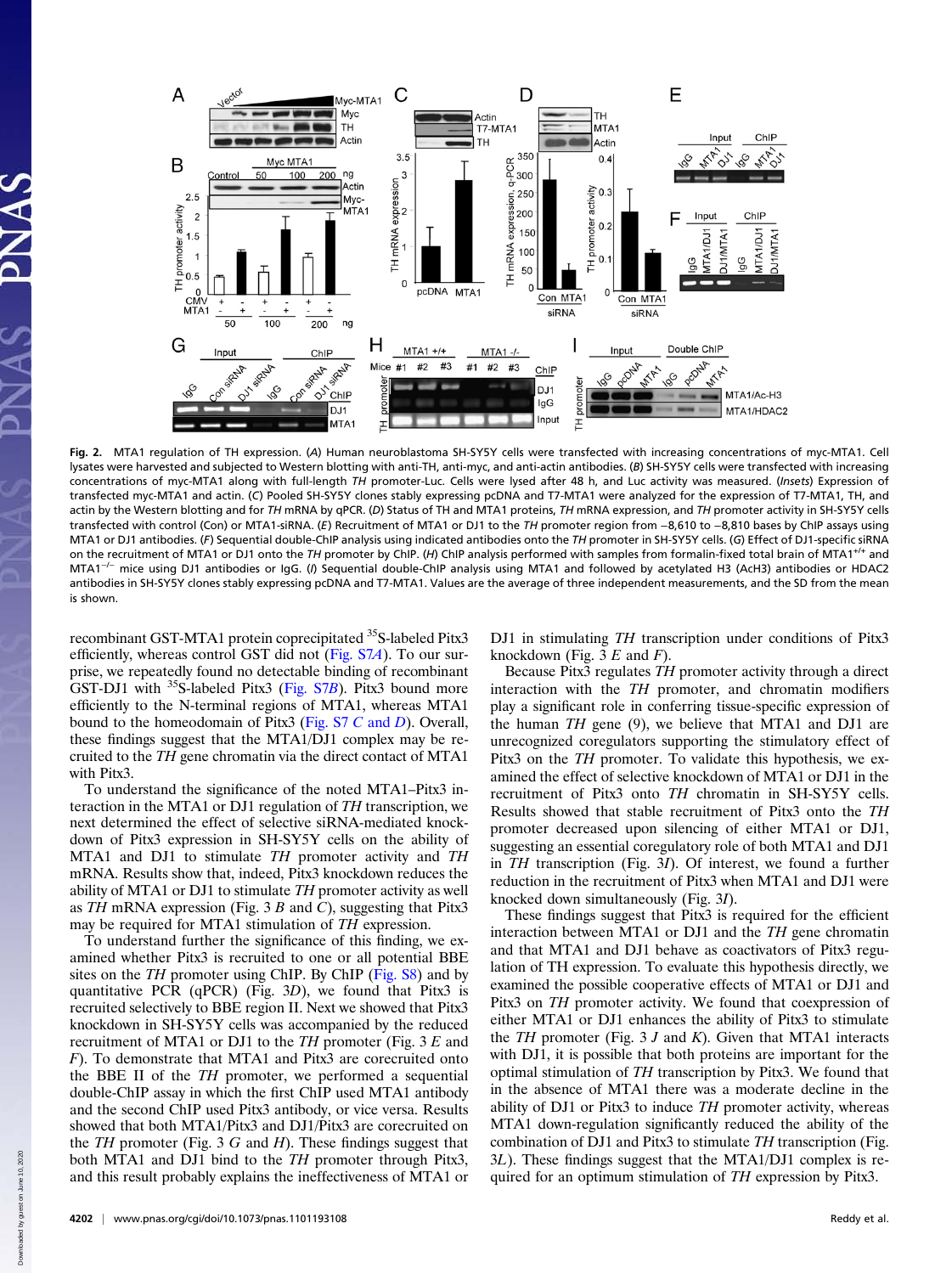

Fig. 3. Pitx3 mediates MTA1 and DJ1 interaction and recruitment to the TH promoter. (A) In vivo interaction of MTA1 and Pitx3 in SH-SY5Y cells by immunoprecipitation followed by Western blotting analysis. (B) Effect of Pitx3 knockdown on the ability of MTA1 or DJ1 to stimulate TH promoter Luc activity in SH-SY5Y cells. (C) Effect of DJ1 or MTA1 on the levels of TH mRNA in SH-SY5Y cells transfected with Pitx3 or control siRNAs. Values are the average of three independent measurements, and the SD from the mean is shown. (D) qPCR ChIP assay for recruitment of Pitx3 to the TH promoter region from −8,610 to −8,810. Values are the average of three independent measurements, and the SD from the mean is shown. (E and F) Effect of Pitx3 or control siRNAs on the recruitment of MTA1 or DJ1 on the TH promoter by real-time qPCR assays in SH-SY5Y cells. (G and H) Sequential double-ChIP followed by qPCR analysis performed with exponentially growing SH-SY5Y cells with Pitx3, MTA1, or DJ1 antibody. (f) Effect of MTA1 or DJ1 or both combined siRNAs on the recruitment of Pitx3 on TH promoter. (J and K) Effects of MTA1 or DJ1 and/or Pitx3 or CMV control along with full-length TH promoter-Luc activity in SH-SY5Y cells. (L) Effect of MTA1 or control siRNAs on the TH promoter-Luc activity by DJ1 or Pitx3 or together in SH-SY5Y cells. Values are the average of three independent measurements, and the SD from the mean is shown.

Pitx3 Mediates MTA1 and DJ1 Interaction with TH DNA. Because the TH promoter region that interacts with DJ1, MTA1, and Pitx3 contains a core BBE consensus motif, we sought to determine whether the binding of MTA1/DJ1 to the TH promoter region encompassing the BBE II consensus sequence is direct or indirect by using an EMSA of nuclear extracts from SH-SY5Y cells. We found distinct protein/TH DNA complexes (Fig. 4A,

lane 2) that could be supershifted by antibodies to Pitx3, MTA1, or DJ1 (Fig. 4A, lanes 3–5); coincubation of Pitx3-Ab with antibodies against MTA1 or DJ1 resulted in further supershifting of the protein/TH DNA complexes (Fig. 4A, lanes 6–8). These results suggest that all three functional proteins interact with TH DNA, presumably via MTA1, despite the lack of direct Pitx3– DJ1 binding. To demonstrate a mechanistic role of Pitx3 in



Fig. 4. Mechanistic interaction of PitX3, MTA1, and DJ1 on TH promoter. (A) EMSA analysis of Pitx3, MTA1, and DJ1 binding to the BBE on the TH promoter using oligos encompassing BBE II in SH-SY5Y cells transfected with or without Pitx3 siRNA. (B) EMSA analysis of Pitx3, MTA1, and DJ1 binding to the BBE on TH promoter using oligos encompassing BBE II in SH-SY5Y cells transfected with or without MTA1 siRNA. (C) EMSA analysis of Pitx3, MTA1, and DJ1 binding to the BBE on TH promoter using oligos with or without DJ1 siRNA. (D) Summary of the findings presented here: Pitx3 is located DNA the binding site in the TH promoter and recruited a coactivator complex containing MTA1 and DJ1 through a distinct interaction with MTA1. Alteration in any one of these three gene products (MTA1, DJ1, or Pitx3) could produce variations in TH expression and a predisposition to movement disorders in genetic strains or individuals.

Down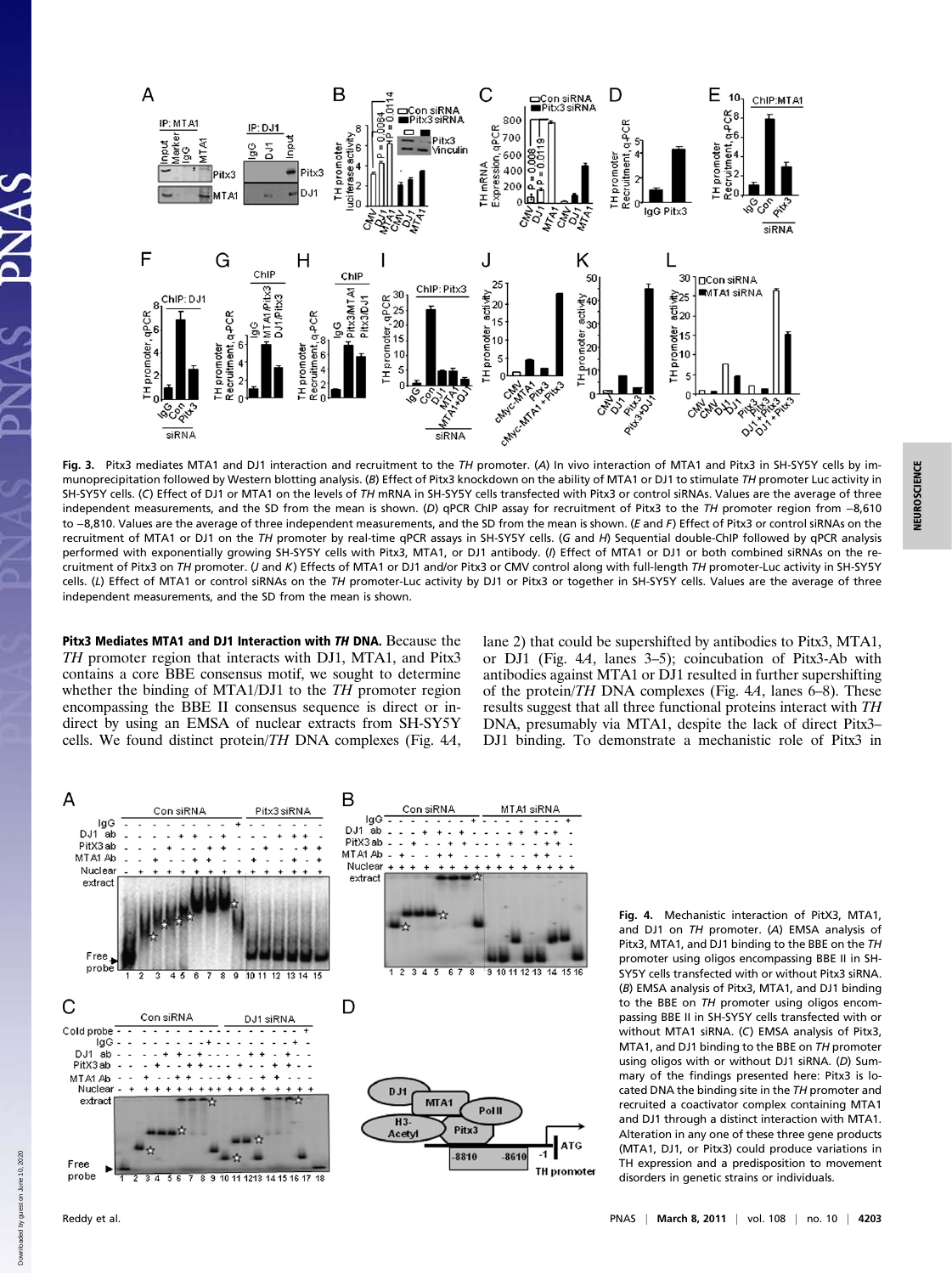recruiting MTA1 to TH DNA, we showed destabilization of the protein/DNA complex in nuclear extracts from SH-SY5Y cells with Pitx3 knockdown (Fig. 4A, lanes 10-15), again suggesting that Pitx3 mediates MTA1 and DJ1 binding to the TH promoter. Similarly, knockdown of MTA1 compromised the size of protein/ DNA complexes and the ability of DJ1 or MTA1 antibodies to supershift protein/TH DNA complexes either alone or in combination with pitx3 antibody (Fig. 4B, lanes 10, 12, 14, and 15). However, Pitx3 antibody alone was able to supershift the complex, although in this case the Pitx3 antibody resulted in the formation of smaller protein/DNA complexes (Fig. 4B, compare lane 11 with 3). In contrast, knockdown of DJ1, which does not interact directly with Pitx3, had no effect on the ability of Pitx3 to form a complex with TH DNA (Fig. 4C). However, the electrophoretic mobility of the Pitx3/DNA complex was faster in the absence of DJ1 (Fig. 4C, compare lanes 4 and 12). DJ1 depletion also had no effect on the ability of MTA1 antibody to supershift the noted protein/DNA complexes (Fig. 4C, lane 11). In brief, these findings suggest that the MTA1/DJ1 complex is recruited to the TH chromatin via MTA1–Pitx3 interaction (Fig. 4D).

MTA1<sup>-/-</sup> Mice Exhibit Reduced Expression and Activity of TH.  $To$ examine whether changes noted in the levels of TH by the status of MTA1 also are reflected in the whole-animal setting, we compared the levels of TH protein and TH mRNA in total brain from MTA1<sup>-/-</sup> and MTA1<sup>+/+</sup> mice or of TH protein in lysates of the substantia nigra and striatum regions of brain from MTA1−/<sup>−</sup> mice with those from MTA1<sup>+/+</sup> mice. We found a significant decrease in TH protein and mRNA levels in total brain lysates as well as in lysates (Fig. 5A) of the substantial nigra and striatum regions of brain from MTA1<sup> $-/-$ </sup> mice compared with those from  $MTA1^{+/+}$  mice (Fig. 5B). We next analyzed dopamine (product of TH rate-limiting enzyme) levels in the striatum and substantia nigra in MTA1<sup>+/+</sup> and MTA<sup>-/-</sup> mice using a conventional enzyme immunoassay (EIA). We found a significant decrease in dopamine levels in MTA1<sup> $-/-$ </sup> mice compared with those in MTA1<sup> $+/+$ </sup> mice (Fig. 5C). Interestingly, there was no change in norepinephrine (NE) levels in the hippocampus and locus coeruleus of  $MTA1^{+/+}$ mice as compared with MTA1<sup>-/-</sup> mice ([Fig. S9](http://www.pnas.org/lookup/suppl/doi:10.1073/pnas.1101193108/-/DCSupplemental/pnas.201101193SI.pdf?targetid=nameddest=SF9)), indicating that dopamine biosynthesis may be selectively compromised in the substantia nigra and striatum of MTA1<sup>-/-</sup> mice. In brief, these studies provide proof-of-principle evidence supporting a causal relationship between the levels of MTA1 and reduced TH expression in cells and in animals.

Previous expression studies showing higher levels of MTA1 mRNA in the brain (3) and our findings described above that MTA1 deficiency leads to a reduced TH expression in certain areas of the brain raise the possibility that MTA1 has a physiologic function in the brain. While maintaining the MTA1−/<sup>−</sup> mice colony, we consistently observed that MTA1<sup> $-/-$ </sup> mice had an asymmetric hind limb movement characteristic of motion disorders. We performed a footprint test and calculated the distance between the hind paws (Fig. 5D). The footprint test reaffirmed impaired motion in MTA1<sup>-/-</sup> mice, as evidenced by greater footprint width in MTA1<sup>-/-</sup> mice than in age-and weightmatched  $MTA1^{+/+}$  mice. To confirm the existence of motion disorder-like symptoms, we next performed a Rota-rod test, an established method of assessing a defective motor disorder in mice. We used a range of accelerating speeds from 4–40 rpm over a period of 500 s. When MTA1−/<sup>−</sup> and MTA1+/+ mice were forced to adapt to acceleration, MTA1−/<sup>−</sup> mice were obviously impaired in their ability to remain on the rotating rod compared with  $MTA1^{+/+}$  mice throughout the course of repeated experiments (Fig. 5E). The observed motion impairment of the MTA $1^{-/-}$  mice may be caused by a defect in TH expression and dopamine production.



Fig. 5. MTA1−/<sup>−</sup> mice develop Parkinson-like symptoms and have reduced dopamine levels and TH. (A) Levels of TH protein and vinculin and TH mRNA in total brain from MTA1+/+ and MTA1−/<sup>−</sup> mice. (B) Levels of TH protein in lysates of the substantial nigra and striatum regions of brain from  $MTA<sup>+/</sup>$ mice compared with those from MTA1−/<sup>−</sup> mice. (C) Tissue dopamine levels in MTA1+/+ and MTA1−/<sup>−</sup> mice were measured using EIA kits. The bar chart shows reduced dopamine levels in striatum and substantial nigra (SN) of brain from MTA1<sup>-/−</sup> mice compared with brain from MTA1<sup>+/+</sup> mice (n = 5 in each group). Dopamine levels are expressed as nanograms of dopamine per nanogram of protein. (D) Footprint test of an MTA1<sup>-/−</sup> mouse compared with a MTA1<sup>+/+</sup> mouse ( $n = 3$ , 10 animals in each group). (E) Rota-rod test for MTA1<sup>+/+</sup> and MTA1<sup>-/−</sup> mice. The bar chart shows time mice spent walking on the rotating ( $n = 3$  groups, 10 animals in each group).

## Discussion

Earlier studies have suggested an important role for chromatinremodeling factors in the regulation of TH gene transcription. We now have identified MTA1 as one such factor playing an important role in TH gene regulation. This result was supported further by our finding that genetically engineered MTA1<sup> $-/-$ </sup> mice had a reduction in TH immunoreactivity and mRNA expression. Because TH is the rate-limiting enzyme in dopamine synthesis, dopamine deficiency could arise from a reduction in the levels of tyrosine hydroxylase. Our results also suggest that MTA1 and DJ1 function as a complex and require Pitx3, a homeodomain transcription factor, to interact with TH DNA. MTA1, but not DJ1, interacts with TH DNA because of the MTA1 interaction with Pitx3. These findings, in conjunction with the observation that Pitx3 is an MTA1-interacting transcription factor, suggested that the DJ1/MTA1 complex and its interaction with Pitx3 facilitate the efficient binding and function of Pitx3 at its core DNA motif on the TH promoter and also its stimulation (Fig. 4D).

A role for Pitx3 in TH regulation had been suggested previously by the results of in vitro promoter studies, which showed that there is a response element for Pitx3 in the TH promoter to which Pitx3 binds and thus confers a transcriptional effect in vitro (5). Pitx3 may act on its own to activate the TH promoter or possibly may interact with other DNA-binding molecules such as Nurr1 to achieve this effect. One study found that Nurr1 can act cooperatively with Pitx3 to enhance the effect of Pitx3 on the TH promoter (5). The same enhancement occurs with MTA1. Mechanistic studies of the coactivator function of MTA1 revealed that MTA1 is associated with the RNA Pol II complex on the TH promoter and that HDAC2 is eliminated from this complex. Our subsequent direct promoter binding assays using nuclear extracts from SH-SY5Y cells established MTA1 as a transcriptional